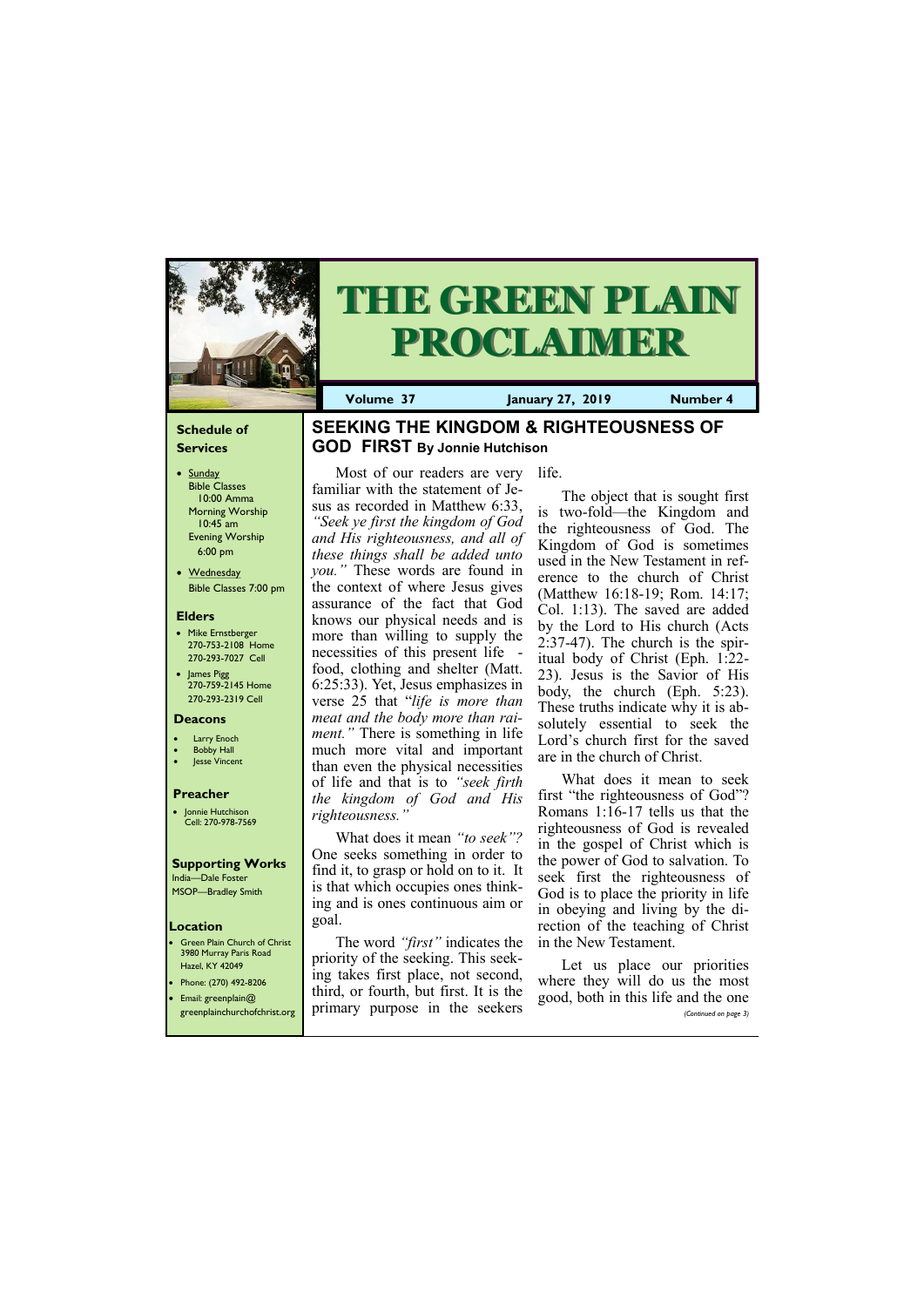# NEWS AND NOTES

- *REMEMBER IN PRAYER: Green Plain members*: Paul Brandon Lori Brandon, Peggy Jarvis, Rex and Margaret Enoch, Will Ed Travis , Mary Crutchfield, Vickie and Kaitlyn Canter, Tina Wyatt, Joanne Barnes. Frank Towery, Maxine Pool, Nancy Meacham, Hayes Grady, Carolyn Bryars, Marjorie Grady, Mary Lowrie, Mary Vincent, Jesse Vincent, and Jim Fielder. Larry Enoch is home recovering from surgery.
- **Family and Friends:** Betty Pond, Naomi Pigg, Byron White, Meredith Enoch, Kenneth Mizell, Anna Arrant (Hospice House in Murray), Walter Bryars, Ann Workman, Mike and Dollie Kiser, Will and Nancy Winchester, Dean Carroll, Maryanne Stubblefield, Annie Lyons, Kenzie Murdock, Brandon Wiggins, Jim Hutson, Amy Lyons, Janice Canter, Maryanne Pedigrew and Dale Foster. If you know of those who need to be added or removed from our prayer list please write down their names and hand it to Jonnie.
- **Pantry items for January:** 6—Apple sauce; 13—Green Beans; 20—Green Peas; 27—Pinto Beans.
- Please remember our **snacks for the hospital program** and place your items in the baskets in the lobby.
- **PASS IT ON!** When you have finished reading this bulletin, why not pass it on to a loved one, friend or neighbor. Use this as a tool to spread the gospel. Or, pick up extra copies to hand or mail to others.
- **See our Facebook page** for announcements, updates and articles. Access to past editions of this bulletin are available on our website at http://greenplainchurchofchrist.org.
- **Mission Work:** Please continue to pray for the preachers this congregation is supporting in India and for Dale Foster, Ronnie Gootan, David Nance and Mike Kiser in their respective works.
- Watch **"A Bible Answer"** each Sunday morning at 8:00 am on WQWQ TV in Paducah, KY. This program is also available on their website at abibleanswertv.org and on GBN and YouTube**.**
- **January 2019 Anniversaries:** Carolyn & Walter Byars 1-27; **Birthdays:** Marjorie Grady 1-26; Ruthie Sales 1-10; Shane Smith 1-14; Karen Workman 1-18. If we have left anyone out please let us know.
- "I must do something"" will always solve more problems than "Something must be done."
- "It is a sick society where babies are as disposable as diapers."



**Last Week**: *What is significant about the cities of Admah and Zeboim?* These were two cities of the plain destroyed along with Sodom and Gomorra in a days of  $\Lambda$  braham and Lot (Gan.  $0.24$ , 25; 10:10;

**Page 2**

*BIBLE RESEARCH QUESTION*

**This Week:** *Where is Jonah mentioned in the Old Testament outside of the book of Jonah and what does it say Jonah did?*

| Tule days of Abraham and Lot (Gen. $9.24$ -29, 10.19, III |  |
|-----------------------------------------------------------|--|
| Deut. 29:23; Hosea 11:18).                                |  |
|                                                           |  |
|                                                           |  |



**Sunday PM**

*"Examine Yourself"*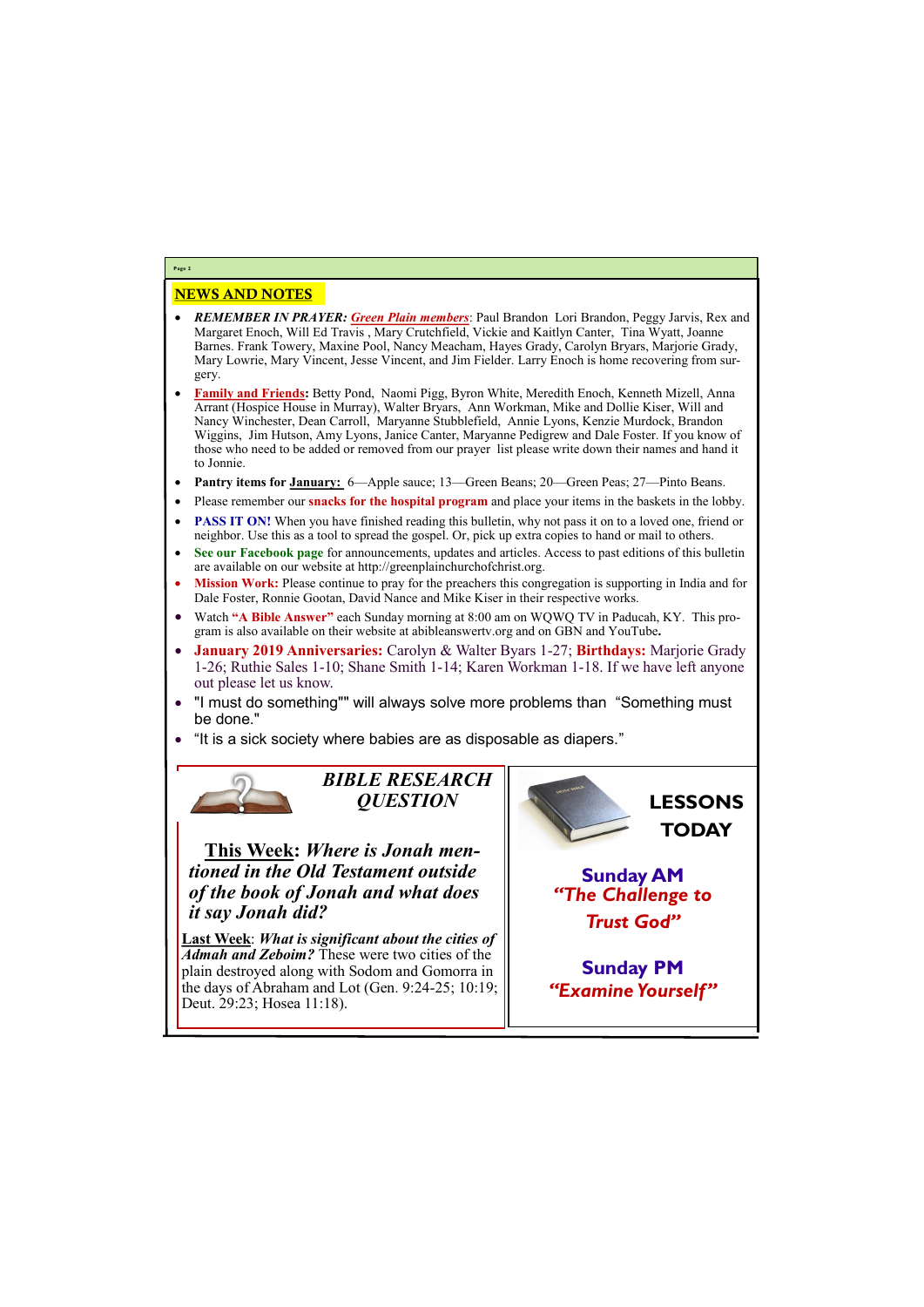**Page 3**

to come. Let us always be seeking first the kingdom of God and His righteousness. If

we do then we need not be anxious about either today or tomorrow.

*(Continued from page 1)*

# **WHY DOESN'T GOD ANSWER MY PRAYERS?**

Let us first look at some prayers in the Bible.

**Rebecca:** When her twin sons ~ **Jacob and Esau**  $\sim$  were about age 40 (Genesis 26:34), they had a terrible argument and Esau threatened to kill Jacob. Rebecca told Jacob to live with her brother a thousand miles away in a foreign country and "When your brother is no longer angry with you and forgets what you did to him, I'll send word for you to come back from there" (Genesis 27:45).

She never sent that word. Oh, how the parents of these twins must have prayed for their family to be reunited and for the twins to get along again. But it just didn't happen. Jacob stayed gone twenty long years (Genesis 31:38). Finally he went back to make up with Esau on his own. When he did, (Genesis 33:4), Esau took him to see their father Isaac (Genesis 35:27), but not their mother.

Rebecca had probably died believing that God had refused to answer her prayer for her sons. But he did answer her prayer. It just wasn't in her lifetime. The same is true with some of our own prayers. They're answered after we die.

**Joseph:** When Joseph was 17 years old (Genesis 37:2) he was sold by his brothers to a caravan headed for Egypt. There this teenager was sold again to be a forever slave in a foreign country with strange people, strange language, strange customs. He was bought by the captain of Pharaoh's guard. Joseph kept a good attitude and his owner was so impressed that he gave him a lot of responsibility. But things went from tolerable to terrible. His owner's wife falsely accused him of trying to rape her, so he was imprisoned. There his feet were put in shackles and his neck was put in irons (Psalm 105:17-22).

Did he become bitter and turn against God? No. He made the best of an extremely bad situation. Eventually he was trusted so much that the jailor let Joseph, the prisoner, run things for him (Genesis 39:22). When Joseph was 28 years old (Genesis 40:1 - 40:1) it looked liked a personal servant of Pharaoh would be able to get him out of prison, but the servant forgot all about Joseph. How could God

allow that to happen?

Finally, when Joseph was 30 years old (Genesis 41:46), Pharaoh personally released him from prison

*(Continued on page* 

and made him "prime minister" of the entire land (Genesis 41:41)

There are other examples of delayed answers: Abraham and his promised land, Abraham and his son that he did not have until he was 100 years old, the Jews who prayed for 400 years to be freed from their slavery.

### **ANSWERED PRAYERS THAT LEAD TO HEARTACHE**

Sometimes God does not give us what we want because it would bring us heartache. We may not see it, and the bad effects may not even occur during our lifetime. But God knows

**SAMSON:** A couple was childless, for the wife had been sterile for a long time. They prayed and prayed for a son. Finally God answered their prayer and they named their baby Samson.

But Samson brought heartache after heartache to his parents. First he demanded that they arrange a marriage to an atheist (Judges 14:2). But when he was taken advantage of at his wedding reception, he divorced her (Judges 14:20). Then he started going to prostitutes (Judges 16:1). Finally he fell in love with another atheist (Judges 16:4, 21) who then betrayed him. He was imprisoned his eyes gouged out (Judges 16:21) and finally died by suicide (Judges 16:30). His parents got their prayed-for baby, and also great heartache.

**THE JEWS**: The Israelites had been ruled by judges, but finally prayer that they could have kings instead so they could be like other nations around them (I Samuel 8:6-9). They got their king. But it led to disaster. It took only three generations for their kings to set up idols for them to worship (I Kings 11:9-10), and one more generation for the country to fall into civil war between their north and their south (I Kings 11:43-12:1). They had prayed for a king, got their wish, then wished they hadn't.

We may not know until heaven which prayers God did not answer because he knew they would lead to heartache.